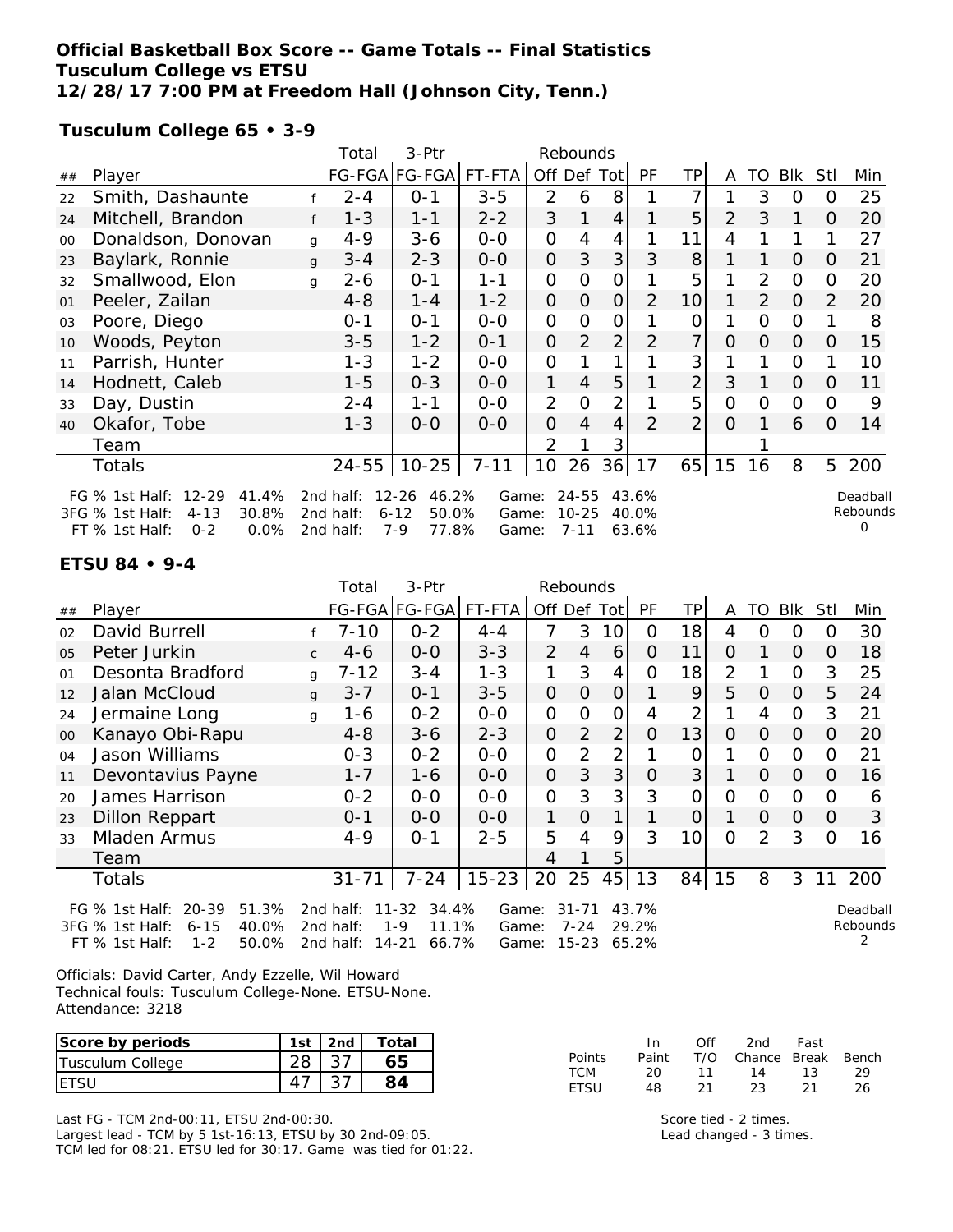### **Tusculum College vs ETSU 12/28/17 7:00 PM at Freedom Hall (Johnson City, Tenn.) 1st PERIOD Play-by-Play (Page 1)**

| Time  | Score    |                | Margin HOME/VISITOR                      |       | Time Score  |                | Margin HOME/VISITOR                   |
|-------|----------|----------------|------------------------------------------|-------|-------------|----------------|---------------------------------------|
| 19:43 |          |                | MISSED JUMPER by Desonta Bradford        | 12:35 |             |                | REBOUND (OFF) by (TEAM)               |
| 19:43 |          |                | REBOUND (DEF) by Smith, Dashaunte        | 12:24 | $14-13$     | H 1            | GOOD! LAYUP by Peter Jurkin [PNT]     |
| 19:36 | $0 - 2$  | V <sub>2</sub> | GOOD! JUMPER by Baylark, Ronnie [FB]     | 12:24 |             |                | ASSIST by Jalan McCloud               |
| 19:36 |          |                | ASSIST by Donaldson, Donovan             | 11:55 |             |                | TURNOVR by Smith, Dashaunte           |
| 19:03 |          |                | TURNOVR by Jermaine Long                 | 11:55 |             |                | STEAL by Jalan McCloud                |
| 19:02 |          |                | STEAL by Donaldson, Donovan              | 11:38 |             |                | MISSED 3 PTR by Jason Williams        |
| 18:42 |          |                | MISSED 3 PTR by Smith, Dashaunte         | 11:38 |             |                | REBOUND (DEF) by Woods, Peyton        |
| 18:42 |          |                | REBOUND (OFF) by Smith, Dashaunte        |       | 11:12 14-16 | V <sub>2</sub> | GOOD! 3 PTR by Parrish, Hunter        |
| 18:39 | $0 - 4$  | V 4            | GOOD! LAYUP by Smith, Dashaunte [PNT]    | 11:12 |             |                | ASSIST by Peeler, Zailan              |
| 18:19 | $3-4$    | V <sub>1</sub> | GOOD! 3 PTR by Desonta Bradford          | 10:59 | $16 - 16$   | T <sub>1</sub> | GOOD! DUNK by Peter Jurkin [FB/PNT]   |
| 18:19 |          |                | ASSIST by Jalan McCloud                  | 10:59 |             |                | ASSIST by Jalan McCloud               |
| 17:52 | $3-7$    | V 4            | GOOD! 3 PTR by Mitchell, Brandon         | 10:37 | 16-19       | V <sub>3</sub> | GOOD! 3 PTR by Woods, Peyton          |
| 17:52 |          |                | ASSIST by Smallwood, Elon                | 10:37 |             |                | ASSIST by Parrish, Hunter             |
| 17:31 | $5-7$    | V <sub>2</sub> | GOOD! DUNK by Peter Jurkin [PNT]         | 10:37 |             |                | FOUL by Jalan McCloud (P1T2)          |
| 17:31 |          |                | FOUL by Mitchell, Brandon (P1T1)         | 10:37 |             |                | TIMEOUT MEDIA                         |
| 17:31 | $6-7$    | V 1            | GOOD! FT SHOT by Peter Jurkin            | 10:37 |             |                | MISSED FT SHOT by Woods, Peyton       |
| 17:31 |          |                | SUB IN: Mladen Armus                     | 10:37 |             |                | REBOUND (DEF) by Peter Jurkin         |
| 17:31 |          |                | SUB IN: Jason Williams                   | 10:37 |             |                | SUB IN: Donaldson, Donovan            |
| 17:31 |          |                | SUB OUT: Peter Jurkin                    | 10:37 |             |                | SUB IN: Okafor, Tobe                  |
| 17:31 |          |                | SUB OUT: Jalan McCloud                   | 10:37 |             |                | SUB OUT: Parrish, Hunter              |
| 17:24 | $6-9$    | $V_3$          | GOOD! LAYUP by Donaldson, Donovan [FB/PN | 10:37 |             |                | SUB OUT: Peeler, Zailan               |
| 17:04 |          |                | MISSED 3 PTR by Desonta Bradford         | 10:37 |             |                | SUB IN: Desonta Bradford              |
| 17:04 |          |                | REBOUND (OFF) by Mladen Armus            | 10:37 |             |                | SUB IN: David Burrell                 |
| 17:02 |          |                | <b>TURNOVR by Mladen Armus</b>           | 10:37 |             |                | SUB OUT: Jason Williams               |
| 17:02 |          |                | SUB IN : Woods, Peyton                   | 10:37 |             |                | SUB OUT: Devontavius Payne            |
| 17:02 |          |                | SUB OUT: Baylark, Ronnie                 | 10:27 |             |                | MISSED LAYUP by Jalan McCloud         |
| 16:40 |          |                | MISSED 3 PTR by Donaldson, Donovan       | 10:27 |             |                | REBOUND (DEF) by Okafor, Tobe         |
| 16:40 |          |                | REBOUND (DEF) by Desonta Bradford        | 10:03 |             |                | MISSED JUMPER by Woods, Peyton        |
| 16:33 |          |                | MISSED LAYUP by Mladen Armus             | 10:03 |             |                | REBOUND (DEF) by Peter Jurkin         |
| 16:33 |          |                | REBOUND (DEF) by Donaldson, Donovan      | 09:41 | 19-19       | T <sub>2</sub> | GOOD! 3 PTR by Desonta Bradford       |
| 16:23 |          |                | FOUL by Jermaine Long (P1T1)             | 09:41 |             |                | ASSIST by Jalan McCloud               |
| 16:23 |          |                | SUB IN: Hodnett, Caleb                   | 09:23 |             |                | MISSED JUMPER by Donaldson, Donovan   |
| 16:23 |          |                | SUB OUT: Smith, Dashaunte                | 09:23 |             |                | REBOUND (DEF) by (TEAM)               |
| 16:23 |          |                | <b>SUB IN: Devontavius Payne</b>         | 09:20 |             |                | FOUL by Okafor, Tobe (P1T2)           |
| 16:23 |          |                | SUB OUT: Jermaine Long                   | 09:07 |             |                | MISSED LAYUP by Desonta Bradford      |
| 16:13 | $6 - 11$ | V <sub>5</sub> | GOOD! LAYUP by Woods, Peyton [PNT]       | 09:07 |             |                | REBOUND (OFF) by Peter Jurkin         |
| 16:13 |          |                | ASSIST by Hodnett, Caleb                 | 09:05 | 21-19       | H <sub>2</sub> | GOOD! TIP-IN by Peter Jurkin [PNT]    |
| 15:54 |          |                | MISSED 3 PTR by Jason Williams           | 08:55 |             |                | MISSED 3 PTR by Woods, Peyton         |
| 15:54 |          |                | REBOUND (DEF) by Donaldson, Donovan      | 08:55 |             |                | REBOUND (DEF) by Kanayo Obi-Rapu      |
| 15:37 |          |                | MISSED JUMPER by Mitchell, Brandon       | 08:44 | 23-19       | H 4            | GOOD! JUMPER by Kanayo Obi-Rapu [PNT] |
| 15:37 |          |                | REBOUND (DEF) by David Burrell           | 08:44 |             |                | <b>ASSIST by Desonta Bradford</b>     |
| 15:24 |          |                | MISSED LAYUP by Devontavius Payne        | 08:44 |             |                | FOUL by Baylark, Ronnie (P1T3)        |
| 15:24 |          |                | REBOUND (OFF) by Mladen Armus            | 08:44 |             |                | MISSED FT SHOT by Kanayo Obi-Rapu     |
| 15:20 |          |                | MISSED 3 PTR by Devontavius Payne        | 08:44 |             |                | REBOUND (DEF) by Mitchell, Brandon    |
| 15:20 |          |                | REBOUND (OFF) by David Burrell           | 08:44 |             |                | SUB IN: Mitchell, Brandon             |
| 15:17 | $8 - 11$ | V3             | GOOD! LAYUP by David Burrell [PNT]       | 08:44 |             |                | SUB IN: Peeler, Zailan                |
| 14:53 |          |                | MISSED 3 PTR by Smallwood, Elon          | 08:44 |             |                | SUB OUT: Woods, Peyton                |
| 14:53 |          |                | REBOUND (DEF) by Mladen Armus            | 08:44 |             |                | SUB OUT: Smith, Dashaunte             |
| 14:37 | 10-11    | V 1            | GOOD! LAYUP by Mladen Armus [PNT]        | 08:30 | 23-22       | H1             | GOOD! 3 PTR by Baylark, Ronnie        |
| 14:12 | $10-13$  | $V_3$          | GOOD! JUMPER by Woods, Peyton            | 08:30 |             |                | ASSIST by Mitchell, Brandon           |
| 13:53 |          |                | MISSED JUMPER by Mladen Armus            | 08:08 | $26 - 22$   | H 4            | GOOD! 3 PTR by Kanayo Obi-Rapu        |
| 13:53 |          |                | REBOUND (OFF) by David Burrell           | 08:08 |             |                | <b>ASSIST by David Burrell</b>        |
| 13:50 | $12-13$  | V 1            | GOOD! LAYUP by David Burrell [PNT]       | 07:43 |             |                | TURNOVR by Okafor, Tobe               |
| 13:22 |          |                | MISSED 3 PTR by Hodnett, Caleb           | 07:42 |             |                | STEAL by Jalan McCloud                |
| 13:22 |          |                | <b>BLOCK by Mladen Armus</b>             | 07:39 | 28-22       | H 6            | GOOD! DUNK by David Burrell [FB/PNT]  |
| 13:20 |          |                | REBOUND (DEF) by Devontavius Payne       | 07:39 |             |                | ASSIST by Jalan McCloud               |
| 13:11 |          |                | MISSED 3 PTR by David Burrell            | 07:38 |             |                | TIMEOUT 30sec                         |
| 13:11 |          |                | REBOUND (DEF) by Hodnett, Caleb          | 07:38 |             |                | SUB IN: Parrish, Hunter               |
| 12:47 |          |                | <b>TURNOVR by Mitchell, Brandon</b>      | 07:38 |             |                | SUB OUT: Okafor, Tobe                 |
| 12:47 |          |                | <b>TIMEOUT MEDIA</b>                     | 07:38 |             |                | SUB IN : Jason Williams               |
| 12:47 |          |                | SUB IN: Baylark, Ronnie                  | 07:38 |             |                | SUB OUT: Jalan McCloud                |
| 12:47 |          |                | SUB IN: Smith, Dashaunte                 | 07:25 |             |                | MISSED LAYUP by Donaldson, Donovan    |
| 12:47 |          |                | SUB IN: Parrish, Hunter                  | 07:25 |             |                | REBOUND (DEF) by David Burrell        |
| 12:47 |          |                | SUB IN : Peeler, Zailan                  |       |             |                |                                       |
| 12:47 |          |                | SUB OUT: Donaldson, Donovan              |       |             |                |                                       |
| 12:47 |          |                | SUB OUT: Mitchell, Brandon               |       |             |                |                                       |
| 12:47 |          |                | SUB OUT: Smallwood, Elon                 |       |             |                |                                       |
| 12:47 |          |                | SUB OUT: Hodnett, Caleb                  |       |             |                |                                       |
| 12:47 |          |                | SUB IN: Kanayo Obi-Rapu                  |       |             |                |                                       |
| 12:47 |          |                | SUB IN: Jalan McCloud                    |       |             |                |                                       |
| 12:47 |          |                | SUB IN : Peter Jurkin                    |       |             |                |                                       |
| 12:47 |          |                | SUB OUT: Desonta Bradford                |       |             |                |                                       |
| 12:47 |          |                | SUB OUT: David Burrell                   |       |             |                |                                       |
| 12.17 |          |                | CHR OHT: Mladon Armus                    |       |             |                |                                       |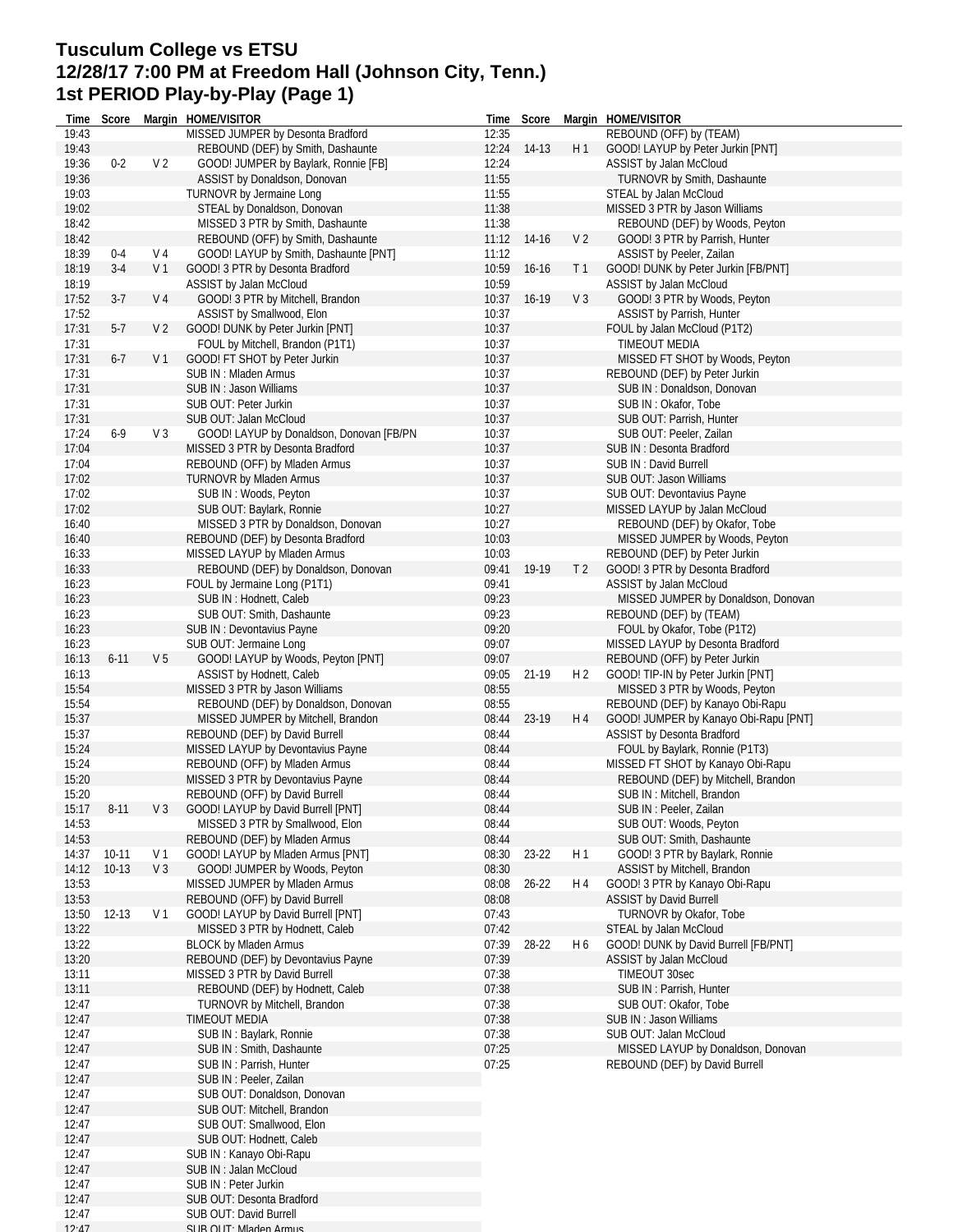## **Tusculum College vs ETSU 12/28/17 7:00 PM at Freedom Hall (Johnson City, Tenn.) 1st PERIOD Play-by-Play (Page 2)**

| Time  | Score       |                | Margin HOME/VISITOR                                          | Time  | Score |                         |                 | Margin HOME/VISITOR |                                 |                                      |              |       |
|-------|-------------|----------------|--------------------------------------------------------------|-------|-------|-------------------------|-----------------|---------------------|---------------------------------|--------------------------------------|--------------|-------|
| 07:16 | $31 - 22$   | H 9            | GOOD! 3 PTR by Kanayo Obi-Rapu                               | 01:47 |       |                         |                 |                     | REBOUND (OFF) by (TEAM)         |                                      |              |       |
| 07:16 |             |                | <b>ASSIST by David Burrell</b>                               | 01:46 |       |                         |                 |                     | SUB IN: Hodnett, Caleb          |                                      |              |       |
| 06:53 |             |                | MISSED 3 PTR by Baylark, Ronnie                              | 01:46 |       |                         |                 |                     | SUB OUT: Smith, Dashaunte       |                                      |              |       |
| 06:53 |             |                | REBOUND (DEF) by Peter Jurkin                                | 01:37 |       |                         |                 |                     | MISSED 3 PTR by Kanayo Obi-Rapu |                                      |              |       |
| 06:36 |             |                | MISSED 3 PTR by Kanayo Obi-Rapu                              | 01:37 |       |                         |                 |                     | REBOUND (DEF) by Okafor, Tobe   |                                      |              |       |
| 06:36 |             |                | REBOUND (OFF) by David Burrell                               | 01:07 |       |                         |                 |                     |                                 | MISSED LAYUP by Smallwood, Elon      |              |       |
| 06:32 | $33-22$     | H 11           | GOOD! LAYUP by David Burrell [PNT]                           | 01:07 |       |                         |                 |                     | REBOUND (DEF) by Jason Williams |                                      |              |       |
| 06:04 |             |                | MISSED 3 PTR by Parrish, Hunter                              | 00:58 |       |                         |                 |                     | MISSED LAYUP by Jermaine Long   |                                      |              |       |
| 06:04 |             |                | REBOUND (OFF) by Mitchell, Brandon                           | 00:58 |       |                         |                 |                     | BLOCK by Okafor, Tobe           |                                      |              |       |
| 05:58 | 33-24       | H <sub>9</sub> | GOOD! JUMPER by Peeler, Zailan                               | 00:57 |       |                         |                 |                     |                                 | REBOUND (DEF) by Hodnett, Caleb      |              |       |
| 05:58 |             |                | ASSIST by Mitchell, Brandon                                  | 00:50 |       |                         |                 |                     | MISSED 3 PTR by Hodnett, Caleb  |                                      |              |       |
| 05:34 | $36 - 24$   | H 12           | GOOD! 3 PTR by Kanayo Obi-Rapu                               | 00:50 |       |                         |                 |                     |                                 | REBOUND (DEF) by Devontavius Payne   |              |       |
| 05:34 |             |                | <b>ASSIST by Desonta Bradford</b>                            | 00:41 |       |                         |                 |                     | MISSED LAYUP by Jermaine Long   |                                      |              |       |
| 05:14 |             |                | <b>TURNOVR by Parrish, Hunter</b>                            | 00:41 |       |                         |                 |                     | BLOCK by Okafor, Tobe           |                                      |              |       |
| 05:13 |             |                | STEAL by Desonta Bradford                                    | 00:40 |       |                         |                 |                     |                                 | REBOUND (DEF) by Donaldson, Donovan  |              |       |
| 05:11 | 38-24       | H 14           | GOOD! LAYUP by Desonta Bradford [FB/PNT]                     | 00:31 | 47-28 | H 19                    |                 |                     |                                 | GOOD! LAYUP by Smallwood, Elon [PNT] |              |       |
| 05:01 |             |                | TIMEOUT 30sec                                                | 00:31 |       |                         |                 |                     | ASSIST by Donaldson, Donovan    |                                      |              |       |
| 05:01 |             |                | SUB IN: Smallwood, Elon                                      | 00:02 |       |                         |                 |                     |                                 | MISSED 3 PTR by Devontavius Payne    |              |       |
| 05:01 |             |                | SUB IN: Woods, Peyton                                        | 00:02 |       |                         |                 |                     |                                 | REBOUND (DEF) by Donaldson, Donovan  |              |       |
| 05:01 |             |                | SUB IN: Smith, Dashaunte                                     |       |       |                         |                 |                     |                                 |                                      |              |       |
| 05:01 |             |                | SUB OUT: Donaldson, Donovan                                  |       |       |                         |                 | In                  | Off                             | 2nd                                  | Fast         |       |
| 05:01 |             |                | SUB OUT: Baylark, Ronnie                                     |       |       |                         | 1st period-only | Paint               | T/O                             | Chance                               | <b>Break</b> | Bench |
| 05:01 |             |                | SUB OUT: Parrish, Hunter                                     |       |       | <b>Tusculum College</b> |                 | 10                  | 2                               | 4                                    | 4            | 12    |
| 05:01 |             |                | SUB IN: Mladen Armus                                         |       |       |                         | <b>ETSU</b>     | 28                  | 8                               | 12                                   | 13           | 13    |
| 05:01 |             |                | SUB IN: Jalan McCloud                                        |       |       |                         |                 |                     |                                 |                                      |              |       |
| 05:01 |             |                |                                                              |       |       |                         |                 |                     |                                 |                                      |              |       |
| 05:01 |             |                | <b>SUB IN: Devontavius Payne</b><br>SUB OUT: Kanayo Obi-Rapu |       |       |                         |                 |                     |                                 |                                      |              |       |
|       |             |                |                                                              |       |       |                         |                 |                     |                                 |                                      |              |       |
| 05:01 |             |                | SUB OUT: Jason Williams                                      |       |       |                         |                 |                     |                                 |                                      |              |       |
| 05:01 |             |                | SUB OUT: Peter Jurkin                                        |       |       |                         |                 |                     |                                 |                                      |              |       |
| 04:55 |             |                | MISSED LAYUP by Smallwood, Elon                              |       |       |                         |                 |                     |                                 |                                      |              |       |
| 04:55 |             |                | REBOUND (OFF) by (TEAM)                                      |       |       |                         |                 |                     |                                 |                                      |              |       |
| 04:52 |             |                | TURNOVR by Peeler, Zailan                                    |       |       |                         |                 |                     |                                 |                                      |              |       |
| 04:51 |             |                | STEAL by Jalan McCloud                                       |       |       |                         |                 |                     |                                 |                                      |              |       |
| 04:49 | 40-24       | H 16           | GOOD! DUNK by Jalan McCloud [FB/PNT]                         |       |       |                         |                 |                     |                                 |                                      |              |       |
| 04:16 |             |                | TURNOVR by (TEAM)                                            |       |       |                         |                 |                     |                                 |                                      |              |       |
| 04:16 |             |                | SUB IN: Donaldson, Donovan                                   |       |       |                         |                 |                     |                                 |                                      |              |       |
| 04:16 |             |                | SUB IN: Okafor, Tobe                                         |       |       |                         |                 |                     |                                 |                                      |              |       |
| 04:16 |             |                | SUB OUT: Mitchell, Brandon                                   |       |       |                         |                 |                     |                                 |                                      |              |       |
| 04:16 |             |                | SUB OUT: Peeler, Zailan                                      |       |       |                         |                 |                     |                                 |                                      |              |       |
| 04:07 |             |                | FOUL by Mladen Armus (P1T3)                                  |       |       |                         |                 |                     |                                 |                                      |              |       |
| 04:07 |             |                | TURNOVR by Mladen Armus                                      |       |       |                         |                 |                     |                                 |                                      |              |       |
| 03:57 |             |                | MISSED LAYUP by Smith, Dashaunte                             |       |       |                         |                 |                     |                                 |                                      |              |       |
| 03:57 |             |                | REBOUND (DEF) by Mladen Armus                                |       |       |                         |                 |                     |                                 |                                      |              |       |
| 03:44 |             |                | MISSED 3 PTR by Devontavius Payne                            |       |       |                         |                 |                     |                                 |                                      |              |       |
| 03:44 |             |                | REBOUND (OFF) by David Burrell                               |       |       |                         |                 |                     |                                 |                                      |              |       |
|       | 03:42 42-24 | H 18           | GOOD! LAYUP by David Burrell [PNT]                           |       |       |                         |                 |                     |                                 |                                      |              |       |
| 03:07 |             |                | MISSED 3 PTR by Donaldson, Donovan                           |       |       |                         |                 |                     |                                 |                                      |              |       |
| 03:07 |             |                | REBOUND (DEF) by David Burrell                               |       |       |                         |                 |                     |                                 |                                      |              |       |
| 03:00 | 45-24       | H 21           | GOOD! 3 PTR by Desonta Bradford [FB]                         |       |       |                         |                 |                     |                                 |                                      |              |       |
| 02:38 |             |                | MISSED LAYUP by Okafor, Tobe                                 |       |       |                         |                 |                     |                                 |                                      |              |       |
| 02:38 |             |                | <b>BLOCK by Mladen Armus</b>                                 |       |       |                         |                 |                     |                                 |                                      |              |       |
| 02:35 |             |                | REBOUND (DEF) by Desonta Bradford                            |       |       |                         |                 |                     |                                 |                                      |              |       |
| 02:31 | 47-24       | H 23           | GOOD! LAYUP by Desonta Bradford [FB/PNT]                     |       |       |                         |                 |                     |                                 |                                      |              |       |
| 02:03 | $47 - 26$   | H 21           | GOOD! LAYUP by Smith, Dashaunte [PNT]                        |       |       |                         |                 |                     |                                 |                                      |              |       |
| 02:03 |             |                | FOUL by Mladen Armus (P2T4)                                  |       |       |                         |                 |                     |                                 |                                      |              |       |
| 02:03 |             |                | TIMEOUT MEDIA                                                |       |       |                         |                 |                     |                                 |                                      |              |       |
| 02:03 |             |                | MISSED FT SHOT by Smith, Dashaunte                           |       |       |                         |                 |                     |                                 |                                      |              |       |
| 02:03 |             |                | REBOUND (DEF) by James Harrison                              |       |       |                         |                 |                     |                                 |                                      |              |       |
| 02:03 |             |                | SUB IN: Baylark, Ronnie                                      |       |       |                         |                 |                     |                                 |                                      |              |       |
| 02:03 |             |                | SUB OUT: Woods, Peyton                                       |       |       |                         |                 |                     |                                 |                                      |              |       |
| 02:03 |             |                | SUB IN : Jermaine Long                                       |       |       |                         |                 |                     |                                 |                                      |              |       |
| 02:03 |             |                | SUB IN: James Harrison                                       |       |       |                         |                 |                     |                                 |                                      |              |       |
| 02:03 |             |                | SUB IN: Jason Williams                                       |       |       |                         |                 |                     |                                 |                                      |              |       |
| 02:03 |             |                | SUB IN: Kanayo Obi-Rapu                                      |       |       |                         |                 |                     |                                 |                                      |              |       |
| 02:03 |             |                | SUB OUT: Desonta Bradford                                    |       |       |                         |                 |                     |                                 |                                      |              |       |
| 02:03 |             |                | SUB OUT: Mladen Armus                                        |       |       |                         |                 |                     |                                 |                                      |              |       |
| 02:03 |             |                | SUB OUT: Jalan McCloud                                       |       |       |                         |                 |                     |                                 |                                      |              |       |
| 02:03 |             |                | SUB OUT: David Burrell                                       |       |       |                         |                 |                     |                                 |                                      |              |       |
| 01:48 |             |                |                                                              |       |       |                         |                 |                     |                                 |                                      |              |       |
|       |             |                | MISSED LAYUP by Kanayo Obi-Rapu<br>BLOCK by Okafor, Tobe     |       |       |                         |                 |                     |                                 |                                      |              |       |
| 01:48 |             |                |                                                              |       |       |                         |                 |                     |                                 |                                      |              |       |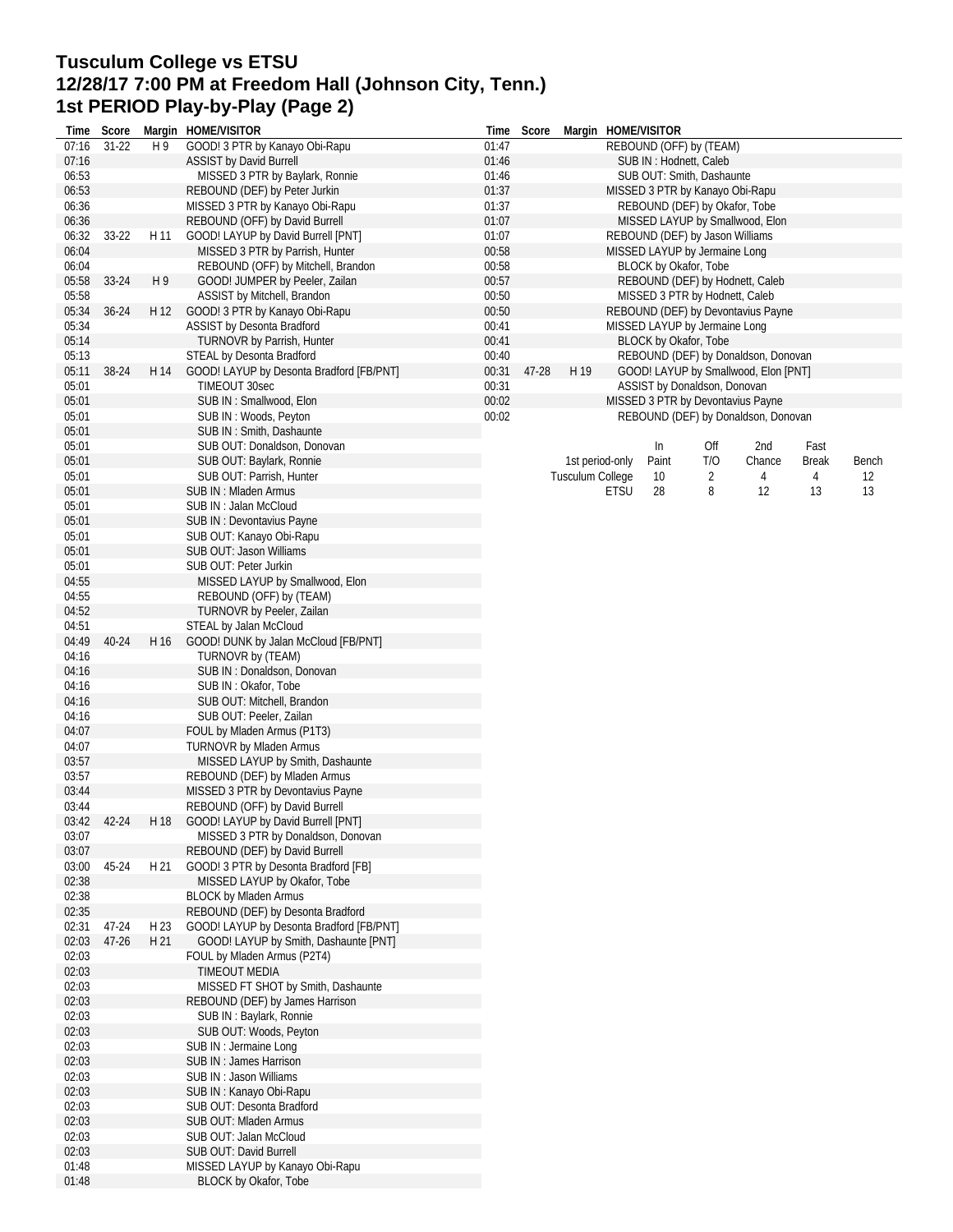# **Tusculum College vs ETSU 12/28/17 7:00 PM at Freedom Hall (Johnson City, Tenn.) 2nd PERIOD Play-by-Play (Page 1)**

| Time  | Score |      | Margin HOME/VISITOR                   |       | Time Score |                 | Margin HOME/VISITOR                      |
|-------|-------|------|---------------------------------------|-------|------------|-----------------|------------------------------------------|
| 19:44 |       |      | MISSED LAYUP by Peter Jurkin          | 14:34 |            |                 | FOUL by Hodnett, Caleb (P1T4)            |
| 19:44 |       |      | REBOUND (DEF) by Baylark, Ronnie      | 14:34 |            |                 | MISSED FT SHOT by Jalan McCloud          |
| 19:28 |       |      | TURNOVR by Smallwood, Elon            | 14:34 |            |                 | REBOUND (DEF) by Okafor, Tobe            |
| 19:13 | 49-28 | H 21 | GOOD! LAYUP by Jalan McCloud [PNT]    | 14:34 |            |                 | FOUL by Mladen Armus (P3T3)              |
| 19:00 |       |      | TURNOVR by Mitchell, Brandon          | 14:22 |            |                 | MISSED 3 PTR by Hodnett, Caleb           |
| 18:59 |       |      | STEAL by Desonta Bradford             | 14:22 |            |                 | REBOUND (DEF) by Jason Williams          |
| 18:53 | 51-28 | H 23 | GOOD! DUNK by David Burrell [FB/PNT]  | 14:15 |            |                 | MISSED LAYUP by Jason Williams           |
| 18:53 |       |      | ASSIST by Jermaine Long               | 14:15 |            |                 | BLOCK by Donaldson, Donovan              |
| 18:41 |       |      | SUB IN : Peeler, Zailan               | 14:14 |            |                 | REBOUND (OFF) by (TEAM)                  |
| 18:41 |       |      | SUB IN: Okafor, Tobe                  | 14:01 |            |                 | MISSED 3 PTR by Devontavius Payne        |
| 18:41 |       |      | SUB OUT: Donaldson, Donovan           | 14:01 |            |                 | REBOUND (DEF) by Baylark, Ronnie         |
| 18:41 |       |      | SUB OUT: Mitchell, Brandon            | 13:43 |            |                 | MISSED LAYUP by Hodnett, Caleb           |
| 18:17 |       |      | MISSED JUMPER by Okafor, Tobe         | 13:43 |            |                 | REBOUND (OFF) by Hodnett, Caleb          |
| 18:17 |       |      | REBOUND (DEF) by Desonta Bradford     | 13:41 | 61-38      | H 23            | GOOD! LAYUP by Hodnett, Caleb [PNT]      |
| 18:13 |       |      | MISSED LAYUP by David Burrell         | 13:31 |            |                 | SUB IN: Smallwood, Elon                  |
| 18:13 |       |      | REBOUND (OFF) by David Burrell        | 13:31 |            |                 | SUB OUT: Peeler, Zailan                  |
| 18:08 |       |      | FOUL by Smith, Dashaunte (P1T1)       | 13:15 |            |                 | MISSED LAYUP by Mladen Armus             |
| 18:08 | 52-28 | H 24 | GOOD! FT SHOT by David Burrell        | 13:15 |            |                 | BLOCK by Okafor, Tobe                    |
| 18:08 | 53-28 | H 25 | GOOD! FT SHOT by David Burrell        | 13:14 |            |                 | REBOUND (OFF) by Mladen Armus            |
| 18:08 |       |      | SUB IN: Woods, Peyton                 | 13:12 |            |                 | MISSED LAYUP by Mladen Armus             |
| 18:08 |       |      | SUB OUT: Smallwood, Elon              | 13:12 |            |                 | BLOCK by Okafor, Tobe                    |
| 17:45 |       |      | <b>TURNOVR by Smith, Dashaunte</b>    | 13:12 |            |                 | REBOUND (OFF) by (TEAM)                  |
| 17:43 |       |      | STEAL by Jermaine Long                | 13:07 |            |                 | MISSED 3 PTR by Mladen Armus             |
| 17:36 |       |      | MISSED 3 PTR by Jalan McCloud         | 13:07 |            |                 | REBOUND (DEF) by Okafor, Tobe            |
| 17:36 |       |      | REBOUND (DEF) by Woods, Peyton        | 13:01 | $61-41$    | H 20            | GOOD! 3 PTR by Donaldson, Donovan [FB]   |
| 17:13 | 53-31 | H 22 | GOOD! 3 PTR by Peeler, Zailan         | 12:48 |            |                 | MISSED LAYUP by Jalan McCloud            |
| 17:13 |       |      | ASSIST by Baylark, Ronnie             | 12:48 |            |                 | BLOCK by Okafor, Tobe                    |
| 16:55 |       |      | FOUL by Woods, Peyton (P1T2)          | 12:46 |            |                 | REBOUND (DEF) by Hodnett, Caleb          |
| 16:45 |       |      | MISSED JUMPER by Peter Jurkin         | 12:39 | 61-44      | H 17            | GOOD! 3 PTR by Donaldson, Donovan        |
| 16:45 |       |      | REBOUND (OFF) by David Burrell        | 12:39 |            |                 | ASSIST by Hodnett, Caleb                 |
| 16:43 |       |      | FOUL by Baylark, Ronnie (P2T3)        | 12:35 |            |                 | TIMEOUT 30sec                            |
| 16:43 | 54-31 | H 23 | GOOD! FT SHOT by David Burrell        | 12:35 |            |                 | SUB IN: Mitchell, Brandon                |
| 16:43 | 55-31 | H 24 | GOOD! FT SHOT by David Burrell        | 12:35 |            |                 | SUB OUT: Okafor, Tobe                    |
| 16:43 |       |      | SUB IN: Donaldson, Donovan            | 12:35 |            |                 | SUB IN : Peter Jurkin                    |
| 16:43 |       |      | SUB OUT: Baylark, Ronnie              | 12:35 |            |                 | SUB IN: David Burrell                    |
| 16:43 |       |      | SUB IN: Jason Williams                | 12:35 |            |                 | SUB IN: Desonta Bradford                 |
| 16:43 |       |      | SUB OUT: Jalan McCloud                | 12:35 |            |                 | SUB OUT: Mladen Armus                    |
| 16:18 |       |      | MISSED 3 PTR by Peeler, Zailan        | 12:35 |            |                 | SUB OUT: Jason Williams                  |
| 16:18 |       |      | REBOUND (DEF) by Peter Jurkin         | 12:35 |            |                 | SUB OUT: Kanayo Obi-Rapu                 |
| 16:10 |       |      | FOUL by Jermaine Long (P2T1)          | 12:05 |            |                 | MISSED 3 PTR by David Burrell            |
| 16:10 |       |      | TURNOVR by Jermaine Long              | 12:05 |            |                 | REBOUND (DEF) by Baylark, Ronnie         |
| 15:52 | 55-34 | H 21 | GOOD! 3 PTR by Donaldson, Donovan     | 11:46 |            |                 | TURNOVR by Baylark, Ronnie               |
| 15:52 |       |      | ASSIST by Smith, Dashaunte            | 11:46 |            |                 | STEAL by Desonta Bradford                |
| 15:33 |       |      | MISSED 3 PTR by Jermaine Long         | 11:24 | 64-44      | H 20            | GOOD! 3 PTR by Devontavius Payne         |
| 15:33 |       |      | REBOUND (DEF) by Smith, Dashaunte     | 11:24 |            |                 | <b>ASSIST by David Burrell</b>           |
| 15:15 | 55-36 | H 19 | GOOD! LAYUP by Okafor, Tobe [PNT]     | 11:17 |            |                 | TURNOVR by Donaldson, Donovan            |
| 15:15 |       |      | ASSIST by Donaldson, Donovan          | 11:17 |            |                 | TIMEOUT MEDIA                            |
| 15:00 | 57-36 | H 21 | GOOD! DUNK by David Burrell [PNT]     | 11:17 |            |                 | SUB IN : Peeler, Zailan                  |
| 15:00 |       |      | ASSIST by Jason Williams              | 11:17 |            |                 | SUB OUT: Baylark, Ronnie                 |
| 14:50 |       |      | TURNOVR by Peeler, Zailan             | 11:16 |            |                 | FOUL by Donaldson, Donovan (P1T5)        |
| 14:49 |       |      | STEAL by Jermaine Long                | 10:55 |            |                 | TURNOVR by Peter Jurkin                  |
| 14:47 | 59-36 | H 23 | GOOD! DUNK by Jermaine Long [FB/PNT]  | 10:54 |            |                 | STEAL by Peeler, Zailan                  |
| 14:41 |       |      | FOUL by Jermaine Long (P3T2)          | 10:45 |            |                 | <b>TURNOVR by Mitchell, Brandon</b>      |
| 14:41 |       |      | <b>TIMEOUT MEDIA</b>                  | 10:45 |            |                 | SUB IN: Parrish, Hunter                  |
| 14:41 |       |      | SUB IN: Hodnett, Caleb                | 10:45 |            |                 | SUB OUT: Mitchell, Brandon               |
| 14:41 |       |      | SUB IN: Baylark, Ronnie               | 10:25 |            |                 | MISSED LAYUP by Desonta Bradford         |
| 14:41 |       |      | SUB OUT: Woods, Peyton                | 10:25 |            |                 | REBOUND (OFF) by Peter Jurkin            |
| 14:41 |       |      | SUB OUT: Smith, Dashaunte             | 10:22 |            |                 | FOUL by Parrish, Hunter (P1T6)           |
| 14:41 |       |      | SUB IN: Mladen Armus                  | 10:22 | 65-44      | H 21            | GOOD! FT SHOT by Peter Jurkin            |
| 14:41 |       |      | <b>SUB IN: Devontavius Payne</b>      | 10:22 | 66-44      | H <sub>22</sub> | GOOD! FT SHOT by Peter Jurkin            |
| 14:41 |       |      | SUB IN: Kanayo Obi-Rapu               | 10:22 |            |                 | SUB IN: Okafor, Tobe                     |
| 14:41 |       |      | SUB IN: Jalan McCloud                 | 10:22 |            |                 | SUB OUT: Parrish, Hunter                 |
| 14:41 |       |      | SUB OUT: Desonta Bradford             | 10:11 |            |                 | TURNOVR by Smallwood, Elon               |
| 14:41 |       |      | SUB OUT: David Burrell                | 10:10 |            |                 | STEAL by Jalan McCloud                   |
| 14:41 |       |      | SUB OUT: Peter Jurkin                 | 10:03 |            |                 | MISSED 3 PTR by Devontavius Payne        |
| 14:41 |       |      | SUB OUT: Jermaine Long                | 10:03 |            |                 | REBOUND (DEF) by Hodnett, Caleb          |
| 14:36 |       |      | TURNOVR by Hodnett, Caleb             | 09:46 |            |                 | MISSED 3 PTR by Donaldson, Donovan       |
| 14:35 |       |      | STEAL by Jalan McCloud                | 09:46 |            |                 | REBOUND (DEF) by Devontavius Payne       |
| 14:34 | 61-36 | H 25 | GOOD! LAYUP by Jalan McCloud [FB/PNT] | 09:39 | 68-44      | H 24            | GOOD! LAYUP by Desonta Bradford [FB/PNT] |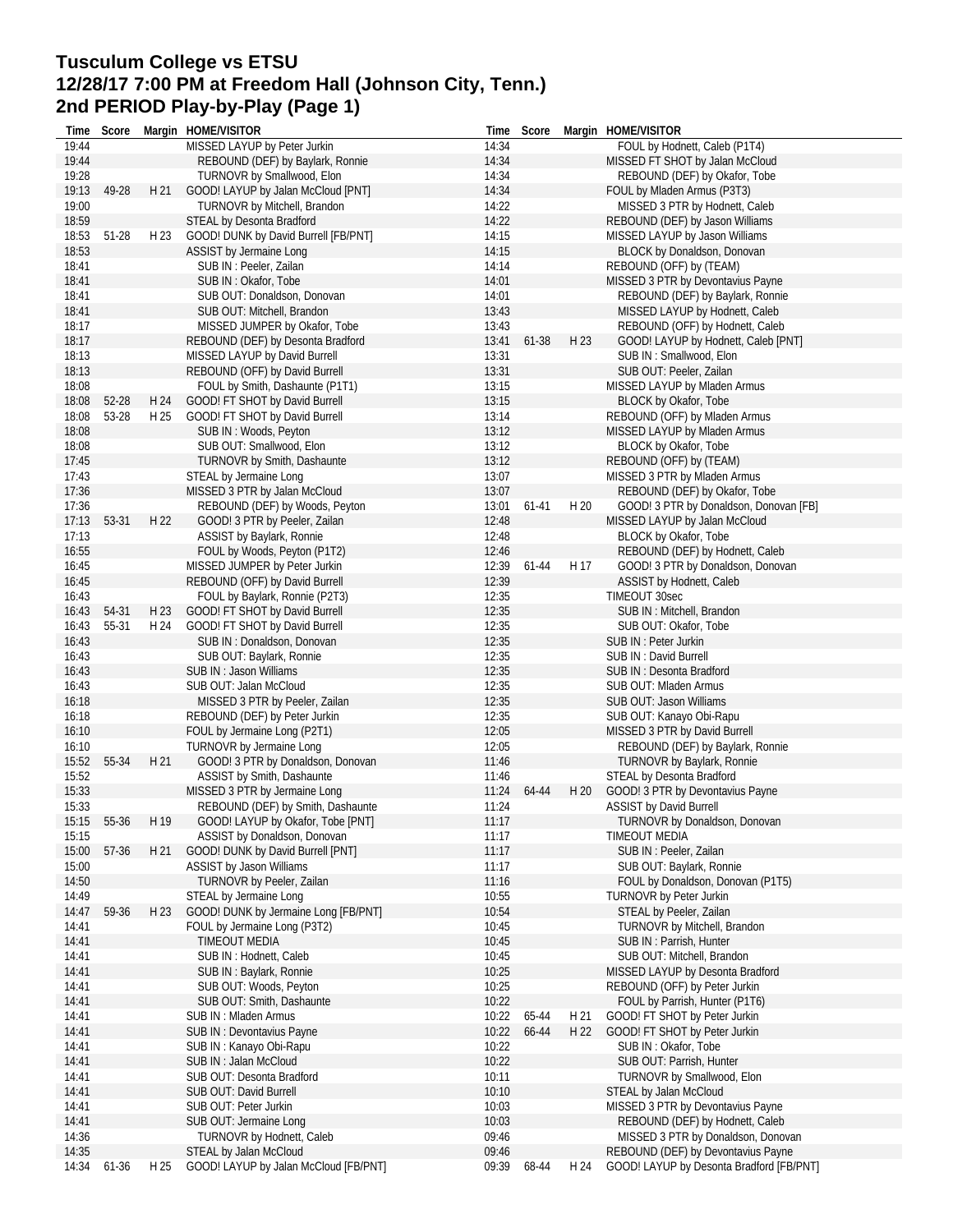# **Tusculum College vs ETSU 12/28/17 7:00 PM at Freedom Hall (Johnson City, Tenn.) 2nd PERIOD Play-by-Play (Page 2)**

| Time  | Score       |      | Margin HOME/VISITOR                   |       | Time Score |      | Margin HOME/VISITOR                  |
|-------|-------------|------|---------------------------------------|-------|------------|------|--------------------------------------|
| 09:39 |             |      | <b>ASSIST by Devontavius Payne</b>    | 06:25 | 78-52      | H 26 | GOOD! FT SHOT by Peeler, Zailan      |
| 09:39 |             |      | FOUL by Peeler, Zailan (P1T7)         | 06:25 |            |      | MISSED FT SHOT by Peeler, Zailan     |
| 09:39 |             |      | MISSED FT SHOT by Desonta Bradford    | 06:25 |            |      | REBOUND (DEF) by James Harrison      |
| 09:39 |             |      | REBOUND (OFF) by (DEADBALL)           | 06:01 |            |      | TURNOVR by Jermaine Long             |
| 09:39 | 69-44       | H 25 | GOOD! FT SHOT by Desonta Bradford     | 06:00 |            |      | STEAL by Poore, Diego                |
| 09:39 |             |      | SUB IN: Day, Dustin                   | 05:43 |            |      | MISSED JUMPER by Peeler, Zailan      |
| 09:39 |             |      | SUB IN: Baylark, Ronnie               | 05:43 |            |      | REBOUND (OFF) by Mitchell, Brandon   |
| 09:39 |             |      | SUB IN: Smith, Dashaunte              | 05:39 |            |      | FOUL by James Harrison (P2T5)        |
| 09:39 |             |      | SUB OUT: Hodnett, Caleb               | 05:39 | 78-53      | H 25 | GOOD! FT SHOT by Mitchell, Brandon   |
| 09:39 |             |      | SUB OUT: Smallwood, Elon              | 05:39 | 78-54      | H 24 | GOOD! FT SHOT by Mitchell, Brandon   |
| 09:39 |             |      | SUB OUT: Peeler, Zailan               | 05:39 |            |      | SUB IN: Smallwood, Elon              |
| 09:39 |             |      | SUB IN: Mladen Armus                  | 05:39 |            |      | SUB OUT: Peeler, Zailan              |
| 09:39 |             |      | SUB IN : Jermaine Long                | 05:15 |            |      | MISSED 3 PTR by Jermaine Long        |
| 09:39 |             |      | SUB OUT: Peter Jurkin                 | 05:15 |            |      | REBOUND (DEF) by (TEAM)              |
| 09:39 |             |      |                                       | 05:02 |            |      | FOUL by Jason Williams (P1T6)        |
|       |             |      | SUB OUT: Devontavius Payne            |       |            |      |                                      |
| 09:18 | 71-44       | H 27 | GOOD! LAYUP by Desonta Bradford [PNT] | 04:55 | 78-56      | H 22 | GOOD! LAYUP by Smallwood, Elon [PNT] |
| 09:18 |             |      | <b>ASSIST by David Burrell</b>        | 04:55 |            |      | FOUL by James Harrison (P3T7)        |
| 09:18 |             |      | FOUL by Okafor, Tobe (P2T8)           | 04:55 | 78-57      | H 21 | GOOD! FT SHOT by Smallwood, Elon     |
| 09:18 |             |      | MISSED FT SHOT by Desonta Bradford    | 04:37 |            |      | MISSED LAYUP by James Harrison       |
| 09:18 |             |      | REBOUND (OFF) by Mladen Armus         | 04:37 |            |      | REBOUND (DEF) by Smith, Dashaunte    |
| 09:15 |             |      | FOUL by Baylark, Ronnie (P3T9)        | 04:22 |            |      | MISSED LAYUP by Smallwood, Elon      |
| 09:15 | 72-44       | H 28 | GOOD! FT SHOT by Mladen Armus         | 04:22 |            |      | REBOUND (DEF) by James Harrison      |
| 09:15 |             |      | MISSED FT SHOT by Mladen Armus        | 04:07 |            |      | MISSED JUMPER by James Harrison      |
| 09:15 |             |      | REBOUND (OFF) by Desonta Bradford     | 04:07 |            |      | REBOUND (DEF) by Smith, Dashaunte    |
| 09:15 |             |      | SUB IN: Parrish, Hunter               | 03:57 |            |      | <b>TURNOVR by Smith, Dashaunte</b>   |
| 09:15 |             |      | SUB OUT: Okafor, Tobe                 | 03:56 |            |      | STEAL by Jermaine Long               |
| 09:08 |             |      | MISSED LAYUP by Desonta Bradford      | 03:52 |            |      | MISSED LAYUP by Jermaine Long        |
| 09:08 |             |      | REBOUND (OFF) by Mladen Armus         | 03:52 |            |      | BLOCK by Mitchell, Brandon           |
| 09:05 | 74-44       | H 30 | GOOD! LAYUP by Mladen Armus [PNT]     | 03:51 |            |      | REBOUND (DEF) by Smith, Dashaunte    |
| 08:58 | 74-47       | H 27 | GOOD! 3 PTR by Baylark, Ronnie [FB]   | 03:32 |            |      | MISSED JUMPER by Mitchell, Brandon   |
| 08:58 |             |      | ASSIST by Donaldson, Donovan          | 03:32 |            |      | REBOUND (DEF) by Kanayo Obi-Rapu     |
| 08:37 |             |      | <b>TURNOVR by Desonta Bradford</b>    | 03:24 |            |      | FOUL by Smallwood, Elon (P1T12)      |
| 08:36 |             |      | STEAL by Parrish, Hunter              | 03:24 |            |      | <b>TIMEOUT MEDIA</b>                 |
| 08:25 |             |      | SUB IN : Peeler, Zailan               | 03:24 | 79-57      | H 22 | GOOD! FT SHOT by Kanayo Obi-Rapu     |
| 08:25 |             |      | SUB IN : Poore, Diego                 | 03:24 | 80-57      | H 23 | GOOD! FT SHOT by Kanayo Obi-Rapu     |
| 08:25 |             |      | SUB IN : Woods, Peyton                | 03:24 |            |      | SUB IN: Parrish, Hunter              |
| 08:25 |             |      | SUB IN: Mitchell, Brandon             | 03:24 |            |      | SUB IN: Peeler, Zailan               |
| 08:25 |             |      | SUB IN: Hodnett, Caleb                | 03:24 |            |      | SUB OUT: Smallwood, Elon             |
| 08:25 |             |      | SUB OUT: Parrish, Hunter              | 03:24 |            |      | SUB OUT: Mitchell, Brandon           |
| 08:25 |             |      | SUB OUT: Donaldson, Donovan           | 03:24 |            |      | SUB IN: Jalan McCloud                |
| 08:25 |             |      | SUB OUT: Day, Dustin                  | 03:24 |            |      | SUB IN : Dillon Reppart              |
| 08:25 |             |      | SUB OUT: Baylark, Ronnie              | 03:24 |            |      | SUB IN: Mladen Armus                 |
| 08:25 |             |      | SUB OUT: Smith, Dashaunte             | 03:24 |            |      | SUB OUT: Jason Williams              |
| 08:25 |             |      | SUB IN: Jason Williams                | 03:24 |            |      | SUB OUT: David Burrell               |
| 08:25 |             |      | SUB OUT: Desonta Bradford             | 03:24 |            |      | SUB OUT: James Harrison              |
|       | 08:16 74-49 | H 25 | GOOD! LAYUP by Peeler, Zailan [PNT]   | 03:19 | 80-60      |      | H 20 GOOD! 3 PTR by Day, Dustin [FB] |
| 08:16 |             |      | ASSIST by Hodnett, Caleb              | 03:19 |            |      | ASSIST by Poore, Diego               |
| 08:02 |             |      | FOUL by Peeler, Zailan (P2T10)        | 02:58 |            |      | FOUL by Poore, Diego (P1T13)         |
| 08:02 | 75-49       | H 26 | GOOD! FT SHOT by Jalan McCloud        | 02:58 |            |      | MISSED FT SHOT by Jalan McCloud      |
| 08:02 | 76-49       | H 27 | GOOD! FT SHOT by Jalan McCloud        | 02:58 |            |      | REBOUND (OFF) by (DEADBALL)          |
| 08:02 |             |      | SUB IN: Kanayo Obi-Rapu               | 02:58 | 81-60      | H 21 | GOOD! FT SHOT by Jalan McCloud       |
| 08:02 |             |      | SUB OUT: Jalan McCloud                | 02:40 |            |      | MISSED LAYUP by Parrish, Hunter      |
| 07:44 | 76-51       | H 25 | GOOD! JUMPER by Peeler, Zailan        | 02:40 |            |      | REBOUND (OFF) by Day, Dustin         |
| 07:24 | 78-51       | H 27 | GOOD! LAYUP by Mladen Armus [PNT]     | 02:37 |            |      | MISSED LAYUP by Day, Dustin          |
| 07:24 |             |      | FOUL by Woods, Peyton (P2T11)         | 02:37 |            |      | <b>BLOCK by Mladen Armus</b>         |
| 07:24 |             |      | TIMEOUT MEDIA                         | 02:36 |            |      |                                      |
|       |             |      |                                       |       |            |      | REBOUND (OFF) by (TEAM)              |
| 07:24 |             |      | MISSED FT SHOT by Mladen Armus        | 02:18 |            |      | FOUL by Dillon Reppart (P1T8)        |
| 07:24 |             |      | REBOUND (OFF) by David Burrell        | 02:18 | 81-61      | H 20 | GOOD! FT SHOT by Smith, Dashaunte    |
| 07:24 |             |      | SUB IN: Day, Dustin                   | 02:18 |            |      | MISSED FT SHOT by Smith, Dashaunte   |
| 07:24 |             |      | SUB OUT: Woods, Peyton                | 02:18 |            |      | REBOUND (DEF) by Mladen Armus        |
| 07:15 |             |      | SUB IN: Smith, Dashaunte              | 01:56 |            |      | FOUL by Day, Dustin (P1T14)          |
| 07:15 |             |      | SUB OUT: Hodnett, Caleb               | 01:56 | 82-61      | H 21 | GOOD! FT SHOT by Mladen Armus        |
| 07:15 |             |      | SUB IN : James Harrison               | 01:56 |            |      | MISSED FT SHOT by Mladen Armus       |
| 07:15 |             |      | SUB OUT: Mladen Armus                 | 01:56 |            |      | REBOUND (DEF) by Parrish, Hunter     |
| 07:14 |             |      | MISSED 3 PTR by Kanayo Obi-Rapu       | 01:43 |            |      | MISSED JUMPER by Day, Dustin         |
| 07:14 |             |      | REBOUND (DEF) by Smith, Dashaunte     | 01:43 |            |      | REBOUND (DEF) by Mladen Armus        |
| 06:49 |             |      | MISSED 3 PTR by Peeler, Zailan        | 01:30 |            |      | TURNOVR by Jermaine Long             |
| 06:49 |             |      | REBOUND (OFF) by Mitchell, Brandon    | 01:29 |            |      | STEAL by Peeler, Zailan              |
| 06:25 |             |      | FOUL by James Harrison (P1T4)         | 01:06 |            |      | MISSED 3 PTR by Peeler, Zailan       |
|       |             |      |                                       |       |            |      |                                      |